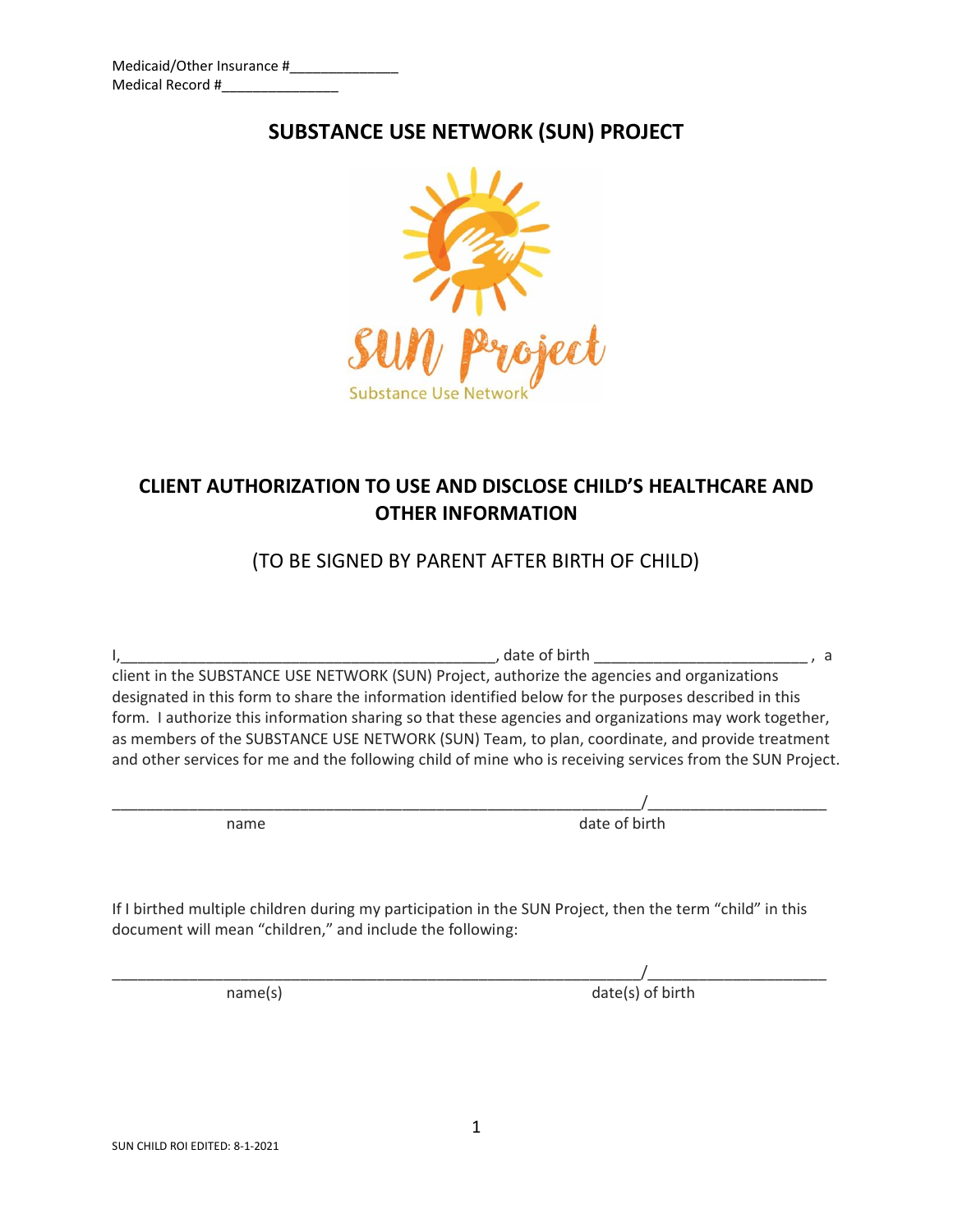Medicaid/Other Insurance #\_\_\_\_\_\_\_\_\_\_\_\_\_\_ Medical Record #\_\_\_\_\_\_\_\_\_\_\_\_\_\_\_

#### **A. WHO MAY SHARE INFORMATION (updated 2-25-2020):**

I authorize the following SUN Team members (check all that apply) to use, communicate, and disclose to one another the information identified in Section C of this form:

\_\_Cabarrus Health Alliance, a public health authority and provider of health, pregnancy care, and other services.

\_\_Cabarrus Partnership for Children, a provider of health, early education, and family outreach services.

\_\_Cabarrus County Department of Human Services, a provider of child welfare and other services for children and families.

\_\_Atrium Health, a health care organization and network of medical practices, behavioral health centers, hospitals, and other medical facilities under the Charlotte-Mecklenburg Hospital Authority

\_\_NC Department of Public Safety, Division of Adult Correction and Juvenile Justice.

\_\_Genesis A New Beginning, a provider of mental health and substance use disorder services.

\_\_McLeod Addictive Disease Center, Inc., a provider of outpatient, residential, and medication assisted treatment programs for substance use disorders.

\_\_Daymark Recovery Services, a provider of outpatient/inpatient behavioral health and psychiatric services for the treatment of mental illness, substance use disorders, and developmental disabilities.

\_\_Cardinal Innovations Healthcare, a coordinator and payer of behavioral health and developmental disabilities services.

\_\_Rowan County Department of Social Services, a provider of child welfare and other services for children and families.

\_\_Rowan County Public Health Department, a provider of health, pregnancy care, and other services.

Partners Health Management, a coordinator and payer of behavioral health and developmental disabilities services payer of behavioral health and developmental disabilities services.

I understand that by authorizing information sharing between and among the SUN Project organizations and agencies designated above, I also am authorizing information sharing between and among the personnel within each agency or organization who have a need for the information in connection with their duties that arise out of the provision and coordination of my treatment and other support services.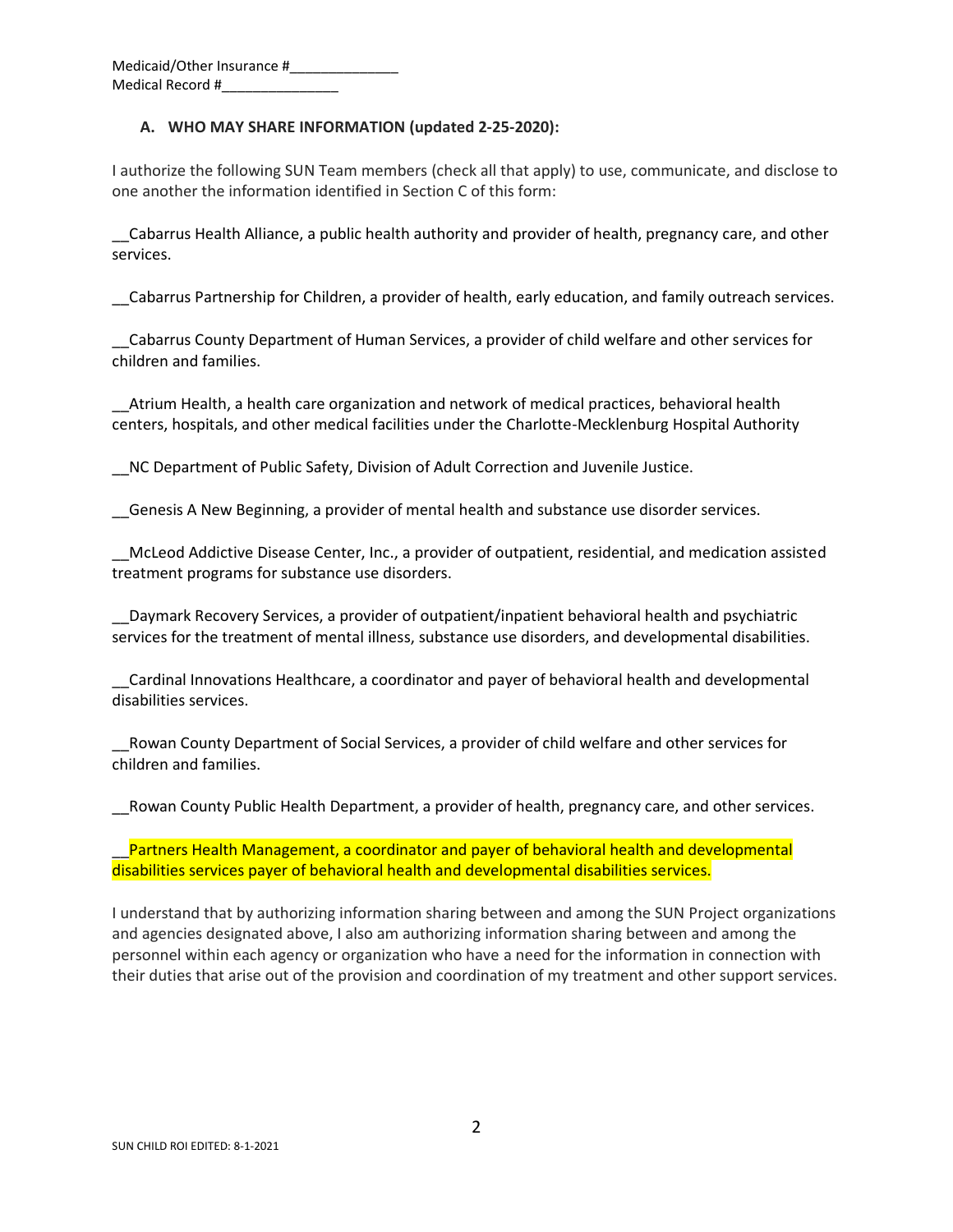### **B. PURPOSE OF INFORMATION SHARING:**

This authorization permits the SUN Project to take a coordinated, multisystem approach to the care and treatment of me and my child by sharing and using information:

- 1. To evaluate my need for healthcare and support services, and to coordinate and provide such services.
- 2. To assess my need for substance use and mental health treatment services, and to coordinate and provide such services.
- 3. To protect my health, safety, and welfare, while supporting my success in substance use treatment.
- 4. To protect my child's health, safety, and welfare
- 5. To assess my child's need for—and to provide, manage, and coordinate my child's—medical services.
- 6. To assess my need, and my child's need, for social services and other support services and to make referrals and reports for obtaining those services.
- 7. To provide, manage, and coordinate social services and other services for me and my child.
- 8. To improve service and treatment outcomes for me and my child.
- 9. To establish and continue financial assistance or other payment for services for me and my child.
- 10. To assess the quality and effectiveness of SUN Project services.
- 11. To improve service and treatment outcomes for pregnant women and children who are served by the SUN Team.

#### **C. INFORMATION TO BE SHARED:**

I authorize the SUN Project agencies and organizations designated above to use, communicate with, and disclose to one another the following information relating to my child (the child named on page 1).

- Name, address, date of birth, phone number, and other personal identifying information.
- Healthcare information, including medical history, current medical care and treatment, and the identity of any past and present providers of healthcare.
- Psycho-social history, including family and social history, parentage, social supports, and living environment.
- Housing information, including safety and adequacy of housing, and the identify of other household members and their relationship, if any, to my child.
- Treatment information for emotional disturbance or other mental conditions, including but not limited to assessments, diagnoses, history, attendance, progress, medications, counseling, behavioral therapies, treatment plans, and discharge summaries
- Lab test results, including drug screening and testing results.
- History of involvement, if any, with the Cabarrus County Department of Human Services or the Rowan County Department of Social Services, including any child health and safety assessments conducted before or during my participation in SUN Project services that relate to any of my children.
- Developmental disabilities assessments and service information, including service plans and discharge summaries.
- Reportable communicable disease information, including any information about HIV, sexually transmitted infections, hepatitis, and tuberculosis.
- Financial information, including health plan or health benefits information.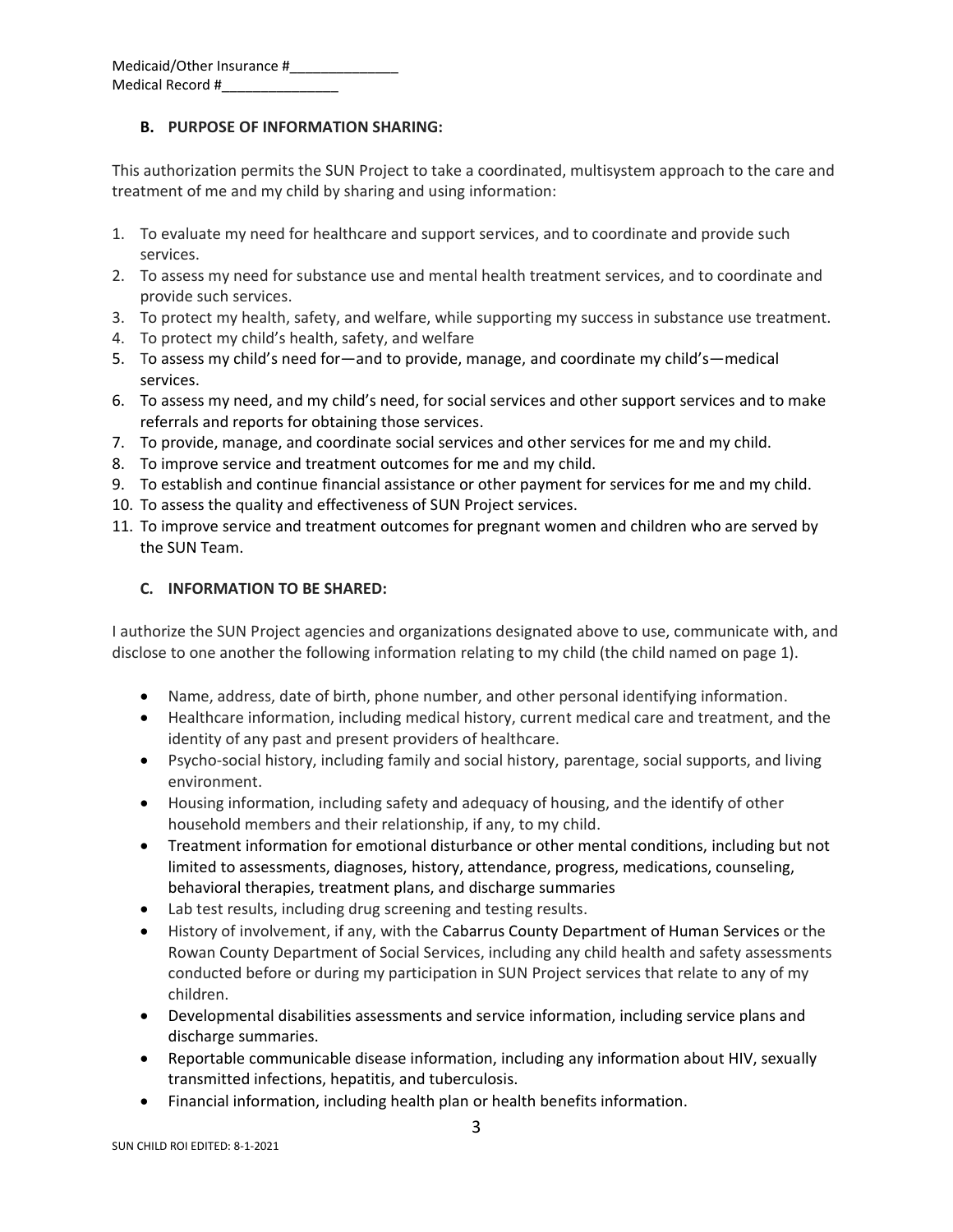| Medicaid/Other Insurance # |  |
|----------------------------|--|
| Medical Record #           |  |

• Other (specify)

**D. NOTICE OF VOLUNTARINESS:** I understand that I have the legal right to refuse to sign this authorization form. If I choose not to sign this form, I understand that healthcare providers and health plans cannot deny or refuse to provide to my child treatment, payment for treatment, enrollment in a health plan, or eligibility for health plan benefits because of my refusal to sign.

\_\_\_\_\_\_\_\_\_\_\_\_\_\_\_\_\_\_\_\_\_\_\_\_\_\_\_\_\_\_\_\_\_\_\_\_\_\_\_\_\_\_\_\_\_\_\_\_\_\_\_\_\_\_\_\_\_\_\_\_\_\_\_\_\_\_\_ .

### **E. CONFIDENTIALITY:**

My child's healthcare information is protected by a federal health privacy law (the Health Insurance Portability and Accountability Act of 1996 ["HIPAA"], 45 C.F.R. Pts. 160 & 164). I understand that once health care information relating to my child is disclosed pursuant to this signed authorization, the HIPAA privacy law may not apply to the recipient of the information and, therefore, may not prohibit the recipient from redisclosing the information to others.

However, mental health and developmental disabilities treatment information has greater protection. I understand that any information relating to my child's mental health or developmental disabilities services is protected by state law (G.S. 122C). I understand that if I authorize the disclosure of information protected by this law, the SUN Project agencies and organizations who receive this information may not redisclose it except as permitted or required by G.S. 122C or this authorization.

#### **F. REVOCATION AND EXPIRATION:**

I have the right to revoke this authorization at any time except to the extent that an agency or organization, authorized by this form to make a disclosure, has already taken action in reliance on it. I may revoke this authorization by signing the ACT TO REVOKE section of this form and submitting it to one of the SUN Project agencies or organizations named and checked above in Section A. In addition, I may revoke this authorization with respect to a provider of healthcare or mental health care services by following the procedures described in that provider's "Notice of Privacy Practices."

If not revoked sooner, this authorization expires automatically upon 30 days after the termination of my, and my child's, involvement in the SUN Project, or one year from the date this authorization is signed, whichever is earlier. (Authorization to disclose information for the purpose of continuing established financial benefits will be considered valid until the cessation of benefits.)

#### **I have read and understand the contents of this authorization form**.

\_\_\_\_\_\_\_\_\_\_\_\_\_\_\_\_\_\_\_\_\_\_\_\_\_\_\_\_\_\_\_\_\_\_\_\_\_\_\_\_\_\_\_\_\_\_\_\_\_\_\_\_\_\_\_\_\_\_

Name of Parent or other Legally Responsible Person for the minor child (Please Print)

Signature of Parent or other Legally Responsible Person for Date

\_\_\_\_\_\_\_\_\_\_\_\_\_\_\_\_\_\_\_\_\_\_\_\_\_\_\_\_\_\_\_\_\_\_\_\_\_\_\_\_\_\_\_\_\_\_\_\_\_\_ \_\_\_\_\_\_\_\_\_\_\_\_\_\_\_\_\_\_\_\_\_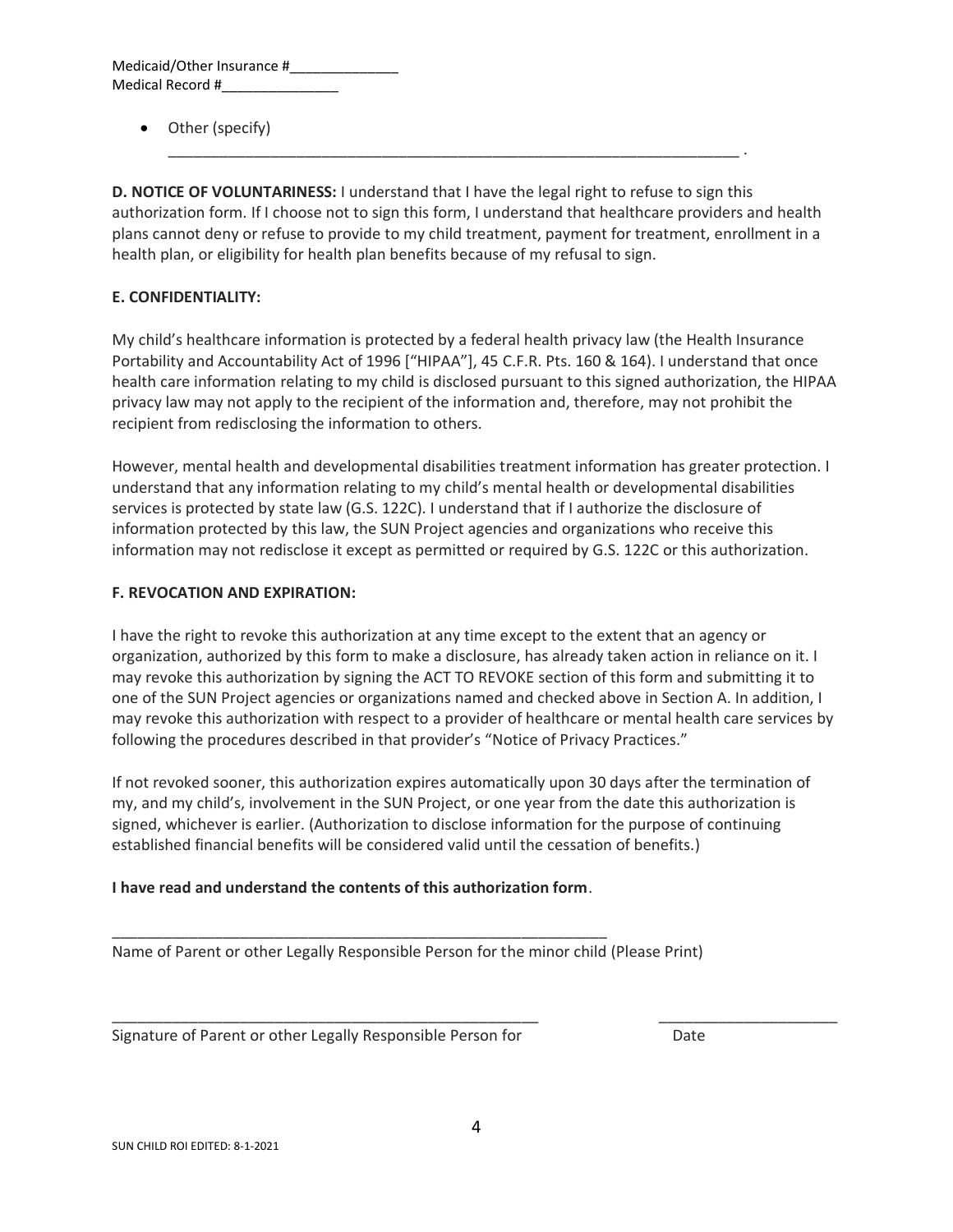| Describe authority to act on behalf of the minor child (check one):                                                                                                                                                                                                                                                                                                                                                                                               |                                                    |
|-------------------------------------------------------------------------------------------------------------------------------------------------------------------------------------------------------------------------------------------------------------------------------------------------------------------------------------------------------------------------------------------------------------------------------------------------------------------|----------------------------------------------------|
| I am the child's parent. I expain the child's guardian. I am the child's legal custodian.                                                                                                                                                                                                                                                                                                                                                                         |                                                    |
|                                                                                                                                                                                                                                                                                                                                                                                                                                                                   |                                                    |
|                                                                                                                                                                                                                                                                                                                                                                                                                                                                   |                                                    |
| Name and title of staff witnessing the signature(s) above. (Please Print)                                                                                                                                                                                                                                                                                                                                                                                         |                                                    |
|                                                                                                                                                                                                                                                                                                                                                                                                                                                                   |                                                    |
| Signature of staff witnessing the signature(s) above                                                                                                                                                                                                                                                                                                                                                                                                              | Date                                               |
| The individual signing this authorization must be given a copy of the signed authorization.                                                                                                                                                                                                                                                                                                                                                                       |                                                    |
|                                                                                                                                                                                                                                                                                                                                                                                                                                                                   |                                                    |
| This Authorization to Disclose will be kept on file by the Cabarrus Health Alliance or by another<br>authorized organization on behalf of the SUN team.                                                                                                                                                                                                                                                                                                           |                                                    |
| Rev.: Date: New York Products and Products and Products and Products and Products and Products and P                                                                                                                                                                                                                                                                                                                                                              |                                                    |
|                                                                                                                                                                                                                                                                                                                                                                                                                                                                   |                                                    |
|                                                                                                                                                                                                                                                                                                                                                                                                                                                                   |                                                    |
|                                                                                                                                                                                                                                                                                                                                                                                                                                                                   | <b>ACTION TO REVOKE</b>                            |
| A. WRITTEN REVOCATION (use either 1 or 2 below, not both)                                                                                                                                                                                                                                                                                                                                                                                                         |                                                    |
|                                                                                                                                                                                                                                                                                                                                                                                                                                                                   |                                                    |
|                                                                                                                                                                                                                                                                                                                                                                                                                                                                   |                                                    |
|                                                                                                                                                                                                                                                                                                                                                                                                                                                                   | Name of legally responsible person                 |
|                                                                                                                                                                                                                                                                                                                                                                                                                                                                   | on ________________ is revoked, effective ________ |
| Print name of person who signed authorization                                                                                                                                                                                                                                                                                                                                                                                                                     | Date of authorization<br>Date                      |
|                                                                                                                                                                                                                                                                                                                                                                                                                                                                   | Date                                               |
| Signature of person who is revoking authorization                                                                                                                                                                                                                                                                                                                                                                                                                 |                                                    |
| OR                                                                                                                                                                                                                                                                                                                                                                                                                                                                |                                                    |
|                                                                                                                                                                                                                                                                                                                                                                                                                                                                   |                                                    |
|                                                                                                                                                                                                                                                                                                                                                                                                                                                                   |                                                    |
| Name of juvenile                                                                                                                                                                                                                                                                                                                                                                                                                                                  |                                                    |
|                                                                                                                                                                                                                                                                                                                                                                                                                                                                   |                                                    |
|                                                                                                                                                                                                                                                                                                                                                                                                                                                                   |                                                    |
|                                                                                                                                                                                                                                                                                                                                                                                                                                                                   |                                                    |
| 1. I am revoking the entire authorization:<br>I hereby give notice that the authorization to disclose information relating to<br>2. I am revoking the authority of the parties named below to disclose and receive information:<br>I hereby give notice that the authorization to disclose information relating to<br>only with respect to the party or parties named below. The authorization remains in effect for other parties named<br>in the authorization. | to disclose and receive                            |